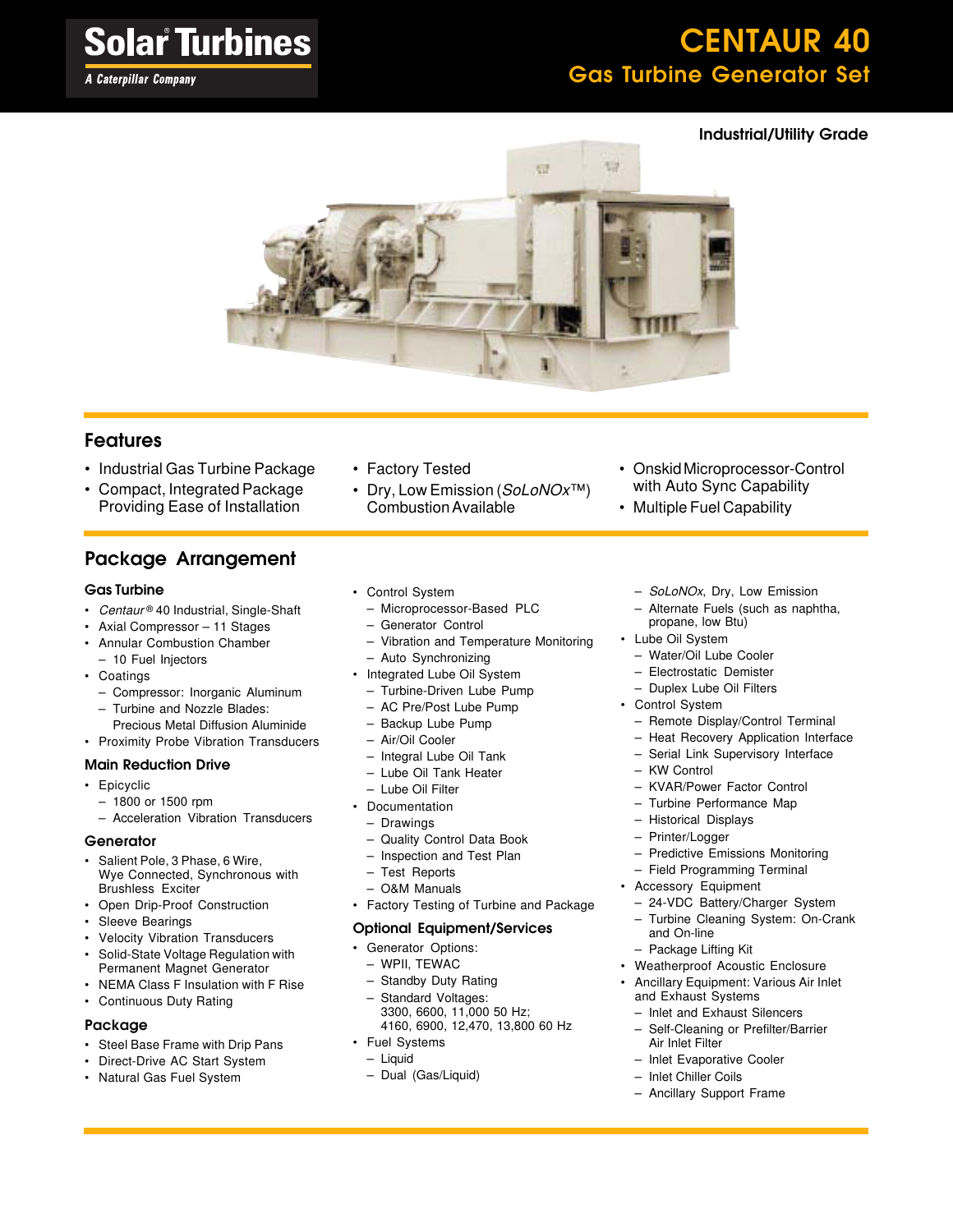## CENTAUR 40 Gas Turbine Generator Set

**A Caterpillar Company** 

#### Nominal Performance\* Available Performance

| Output Power, kWe<br>ISO: 15°C (59°F), sea level | 3515       |
|--------------------------------------------------|------------|
| Heat Rate, kJ/kWe-hr                             | 12 912     |
| (Btu/kWe-hr)                                     | (12, 240)  |
| Exhaust Flow, kg/hr                              | 67 004     |
| (lb/hr)                                          | (147, 718) |
| Exhaust Temperature, °C                          | 437        |
| (°F)                                             | (819)      |

No inlet or exhaust losses Relative humidity 60% Natural gas fuel with  $LHV = 31.5$  to 43.3 MJ/nm<sup>3</sup> (800 to 1100 Btu/scf)



#### Typical Service Connections



Forward End Left Side Aft End

#### Forward End

• Turbine Control Box

|         | Length: 9754 mm (32' 0")      |
|---------|-------------------------------|
|         | Width: 2438 mm (8' 0")        |
|         | Height: 2591 mm (8' 6")       |
| Approx. | Weight: 26 015 kg (57,350 lb) |

#### Left Side

- Lube Oil: Drain, Vent, Cooler
- Generator Control Box, Power
- Generator Drip Pan Drain
- AC Power
	- Lube Tank Heater
	- Pre/Post Lube Pump
	- Backup Lube Pump

#### Right Side

- AC Power Start Motor
- Generator Monitor Box



DS40IPG-003M

#### Aft End

- Fuel Inlet
- Turbine Cleaning
- Fuel Filter, Combustor and Exhaust Collector Drains
- Auxiliary Air (optional) for: – Liquid Fuel Atomizing
	- Self-Cleaning Filter
- AC Power
- Liquid Fuel Pump (optional)
- Package Ground

#### Solar Turbines Incorporated P.O. Box 85376 San Diego, CA 92186-5376

Caterpillar is a trademark of Caterpillar Inc.<br>*Solar, Centaur and SoLoNOx* are trademarks of Solar Turbines Incorporated.<br>Specifications subject to change without notice. Printed in U.S.A. ©1998 Solar Turbines Incorporated. All rights reserved. DS40IPG/1198/5M

#### FOR MORE INFORMATION

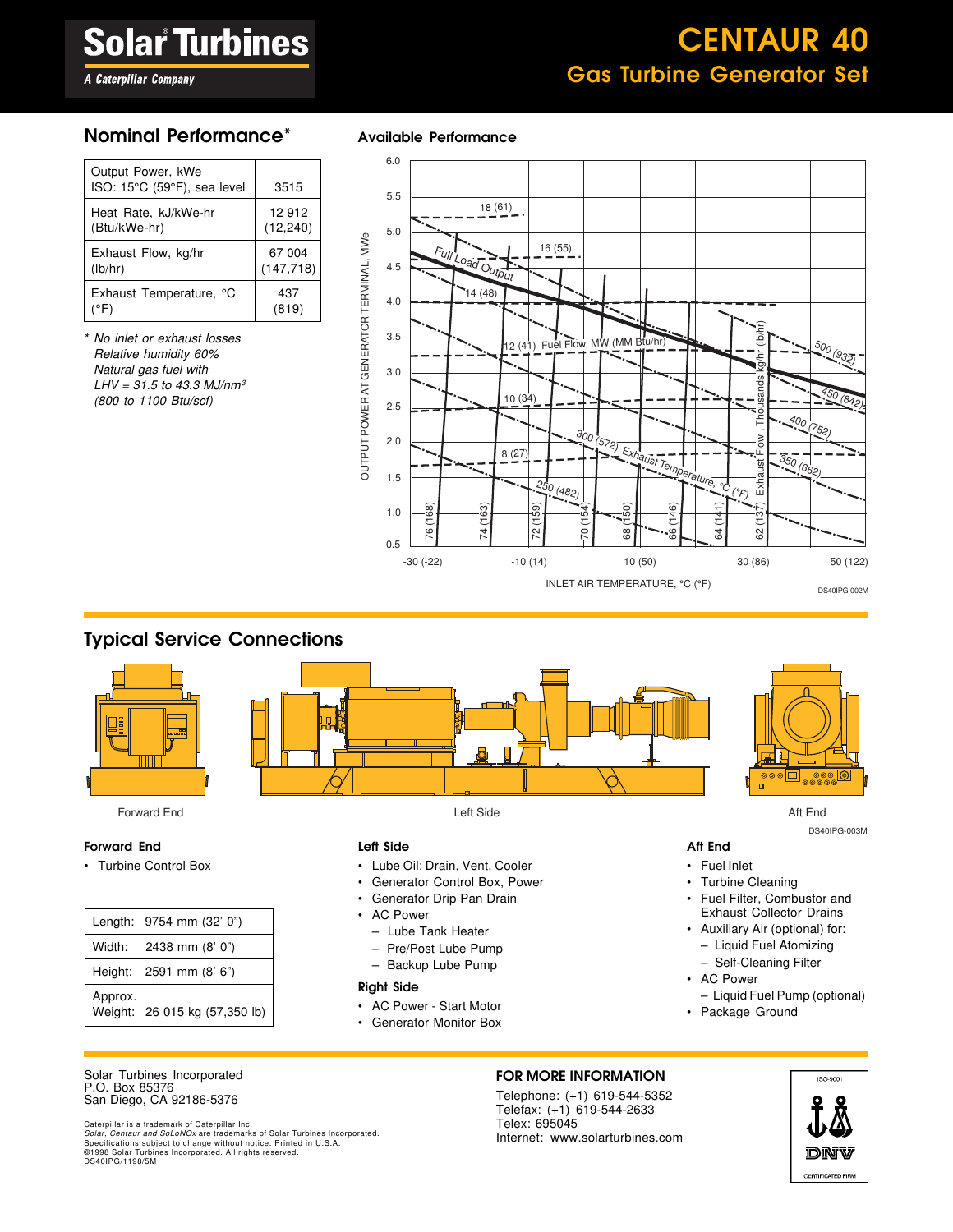#### **A Caterpillar Company**

## CENTAUR 50 Gas Turbine Generator Set

#### Industrial/Utility Grade



#### Features

- Industrial Gas Turbine Package
- Compact, Integrated Package Providing Ease of Installation

### Package Arrangement

#### Gas Turbine

- Centaur® 50 Industrial, Single-Shaft
- Axial Compressor 11 Stages
- Annular Combustion Chamber – 12 Fuel Injectors
- Coatings
	- Compressor: Inorganic Aluminum
	- Turbine and Nozzle Blades:
- Precious Metal Diffusion Aluminide
- Proximity Probe Vibration Transducers

#### Main Reduction Drive

- Epicyclic
	- 1800 or 1500 rpm
	- Acceleration Vibration Transducers

#### **Generator**

- Salient Pole, 3 Phase, 6 Wire, Wye Connected, Synchronous with Brushless Exciter
- Open Drip-Proof Construction
- Sleeve Bearings
- Velocity Vibration Transducers
- Solid-State Voltage Regulation with Permanent Magnet Generator
- NEMA Class F Insulation with F Rise
- Continuous Duty Rating

#### Package

- Steel Base Frame with Drip Pans
- Direct-Drive AC Start System
- Natural Gas Fuel System

• Factory Tested

• Control System

– Generator Control

– Auto Synchronizing • Integrated Lube Oil System – Turbine-Driven Lube Pump – AC Pre/Post Lube Pump – Backup Lube Pump – Air/Oil Cooler – Integral Lube Oil Tank – Lube Oil Tank Heater – Lube Oil Filter **Documentation** – Drawings

• Dry, Low Emission (SoLoNOx™) Combustion Available

– Microprocessor-Based PLC

– Vibration and Temperature Monitoring

- Onskid Microprocessor-Control with Auto Sync Capability
- Multiple Fuel Capability
- SoLoNOx, Dry, Low Emission
- Alternate Fuels (such as naphtha, propane, low Btu)
- Water/Oil Lube Cooler
- Electrostatic Demister
- Duplex Lube Oil Filters
- Control System
	- Remote Display/Control Terminal
	- Heat Recovery Application Interface
	- Serial Link Supervisory Interface
	- KW Control
	- KVAR/Power Factor Control
	- Turbine Performance Map
	- Historical Displays
	- Printer/Logger
	- Predictive Emissions Monitoring
	- Field Programming Terminal
- Accessory Equipment
	-
	-

#### Optional Equipment/Services

• Factory Testing of Turbine and Package

• Generator Options:

– Quality Control Data Book – Inspection and Test Plan

– WPII, TEWAC

– Test Reports – O&M Manuals

- Standby Duty Rating
- Standard Voltages: 3300, 6600, 11,000 50 Hz; 4160, 6900, 12,470, 13,800 60 Hz
- Fuel Systems
	- Liquid
	- Dual (Gas/Liquid)
- Inlet Chiller Coils
- Ancillary Support Frame
- Lube Oil System
	-
	-
	-
	-
	-
	-
	-
	-
	-
	-
	-
	-
	-
	-
	- - 24-VDC Battery/Charger System
		- Turbine Cleaning System: On-Crank and On-line
	- Package Lifting Kit
	- Weatherproof Acoustic Enclosure
	- Ancillary Equipment: Various Air Inlet and Exhaust Systems
		- Inlet and Exhaust Silencers
		- Air Inlet Filter
		- Inlet Evaporative Cooler
		-
		-
		-
		-
		-
		- Self-Cleaning or Prefilter/Barrier
		-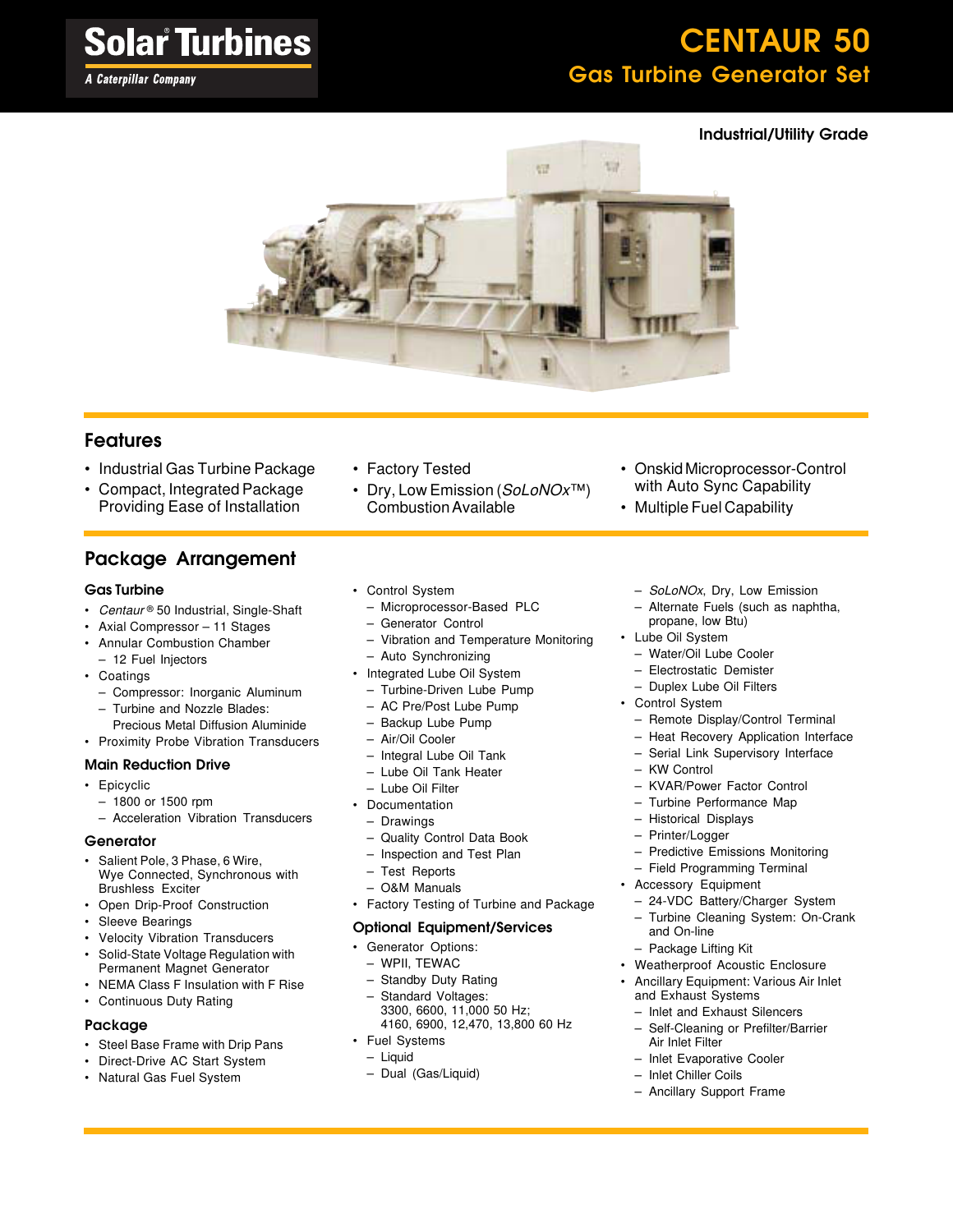## CENTAUR 50 Gas Turbine Generator Set

**A Caterpillar Company** 

| Output Power, kWe<br>ISO: 15°C (59°F), sea level | 4600                 |
|--------------------------------------------------|----------------------|
| Heat Rate, kJ/kWe-hr<br>(Btu/kWe-hr)             | 12 269<br>(11, 628)  |
| Exhaust Flow, kg/hr<br>(lb/hr)                   | 68 680<br>(151, 410) |
| Exhaust Temperature, °C                          | 509<br>(949)         |

\* No inlet or exhaust losses Relative humidity 60% Natural gas fuel with  $LHV = 31.5$  to 43.3 MJ/nm<sup>3</sup> (800 to 1100 Btu/scf)

#### Nominal Performance\* Available Performance



#### Typical Service Connections



Forward End Left Side Aft End

#### Forward End

• Turbine Control Box

|         | Length: 9754 mm (32' 0")      |
|---------|-------------------------------|
|         | Width: 2438 mm (8' 0")        |
|         | Height: 2591 mm (8' 6")       |
| Approx. | Weight: 27 430 kg (60,470 lb) |

#### Left Side

- Lube Oil: Drain, Vent, Cooler
- Generator Control Box, Power
- Generator Drip Pan Drain
- AC Power
	- Lube Tank Heater
	- Pre/Post Lube Pump
	- Backup Lube Pump

#### Right Side

- AC Power Start Motor
- Generator Monitor Box



DS50IPG-003M

#### Aft End

- Fuel Inlet
- Turbine Cleaning
- Fuel Filter, Combustor and Exhaust Collector Drains
- Auxiliary Air (optional) for: – Liquid Fuel Atomizing
	- Self-Cleaning Filter
- AC Power
- Liquid Fuel Pump (optional)
- Package Ground

#### Solar Turbines Incorporated P.O. Box 85376 San Diego, CA 92186-5376

Caterpillar is a trademark of Caterpillar Inc.<br>*Solar, Centaur and SoLoNOx* are trademarks of Solar Turbines Incorporated.<br>Specifications subject to change without notice. Printed in U.S.A. ©1998 Solar Turbines Incorporated. All rights reserved. DS50IPG/1198/5M

#### FOR MORE INFORMATION

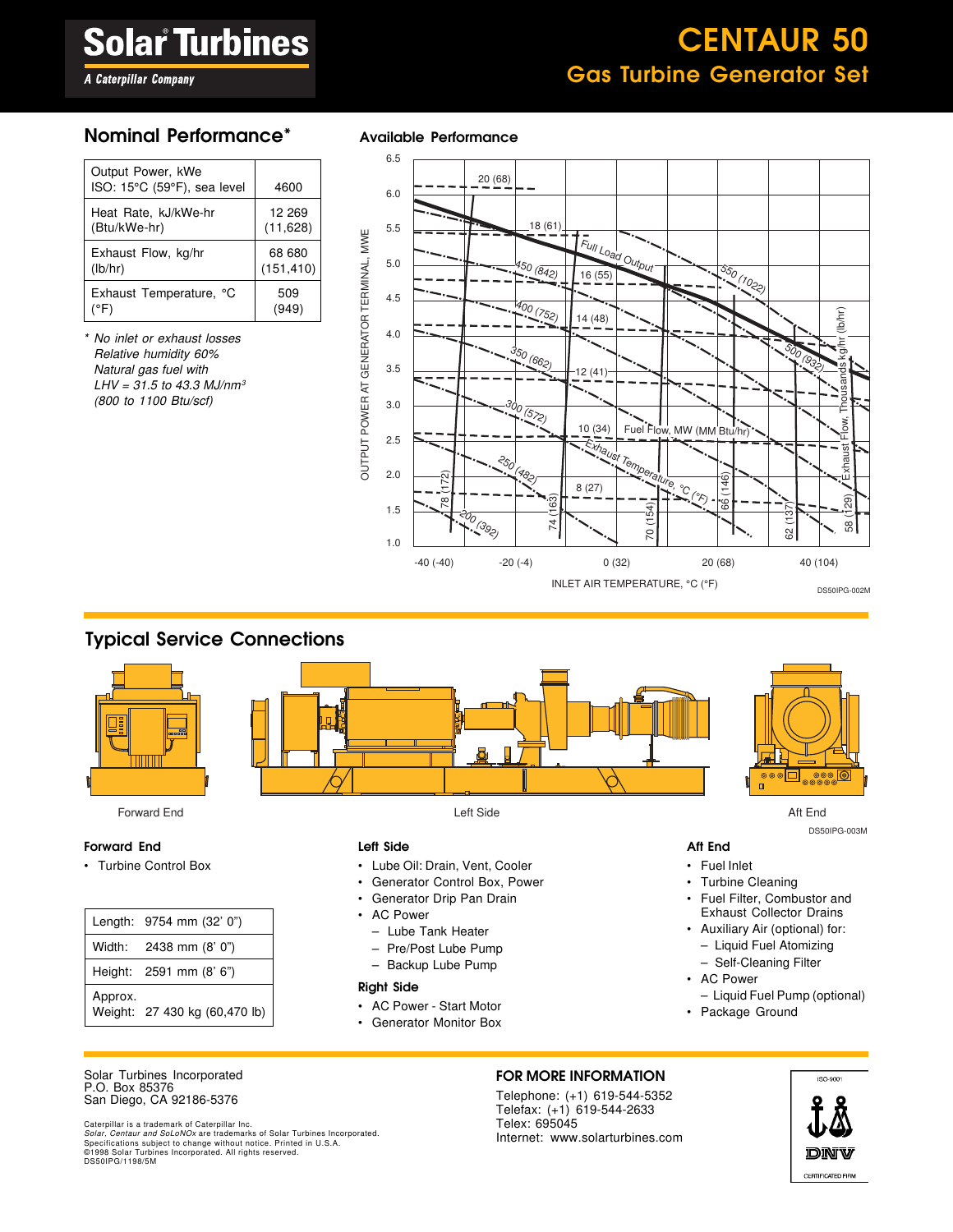

#### General Specifications

#### Mars ® 100 Gas Turbine

- Industrial, Two-Shaft
- Axial Compressor
- 15-Stage
- Variable Inlet Guide Vanes
- Compression Ratio: 17.4:1
- Inlet Airflow:
- 41.3 kg/sec (91.0 lb/sec)
- Max. Speed: 11,168 rpm
- Vertically Split Case
- Combustion Chamber
	- Annular-Type
	- Conventional or Lean-Premixed, Dry, Low Emission (SoLoNO<sub>x</sub>™)
	- 21 Fuel Injectors (Conventional)
	- 14 Fuel Injectors (*SoLoNO<sub>x</sub>*)
	- Torch Ignitor System
- Gas Producer Turbine
	- 2-Stage, Reaction
	- Max. Speed: 11,168 rpm
- Power Turbine
	- 2-Stage, Reaction
	- Max. Speed: 9500 rpm
- Bearings
	- Journal: Tilting-Pad
	- Thrust, Active: Tilting-Pad
	- Thrust, Inactive:
	- Fixed Tapered Land
- Coatings
	- Compressor Stators and Drum: Inorganic Aluminum
	- Turbine and Nozzle Blades:
	- Precious Metal Diffusion Aluminide
- Vibration Transducer Type
	- Proximity Probes

#### Key Package Features

- Driver Skid with Drip Pans
- Driven Equipment Skid
	- Compressor
- Compressor Auxiliary Systems
- 316L Stainless Steel Piping <4"
- Compression-Type Tube Fittings
- Gauge Panel Options
- Fluid Gauges
- Digital Display
- Electrical System Options
- NEC, Class I, Group D, Div 1 or 2 – CENELEC, Zone 1
- Turbotronic™ Microprocessor Control System
	- Freestanding Control Console
	- Color Video Display
	- Vibration Monitoring
- Control Options
	- 24-VDC Control Battery/ Charger System
	- 120-VDC Accessory Battery/ Charger System
	- Gas Turbine and Package Temperature Monitoring
	- Serial Link Supervisory Interface
	- Turbine Performance Map
	- Compressor Performance Map
	- Historical Displays
	- Printer/Logger
	- Predictive Emissions Monitoring
	- Process Controls
	- Compressor Anti-Surge Control – Field Programming
- Start Systems – Pneumatic
	- Direct Drive AC
- Fuel Systems – Natural Gas
	- Dual (Gas/Liquid)
- Integrated Lube Oil System
	- Turbine-Driven Accessories
- AC Motor-Driven Accessories • Oil System Options
	-
	- Oil Cooler
	- Oil Heater
	- Tank Vent Separator
	- Flame Trap
- Axial Compressor Cleaning Systems
	- On-Crank – On-Crank/On-Line
	- Portable Cleaning Tank
- Gearbox (if applicable)
	- Speed Increaser
	- Speed Decreaser
- Air Inlet and Exhaust System Options
- Enclosure and Associated Options
- Factory Testing of Turbine
- and Package
- Documentation **Drawings** 
	- Quality Control Data Book
	- Inspection and Test Plan
	- Test Reports
	- Operation and Maintenance Manuals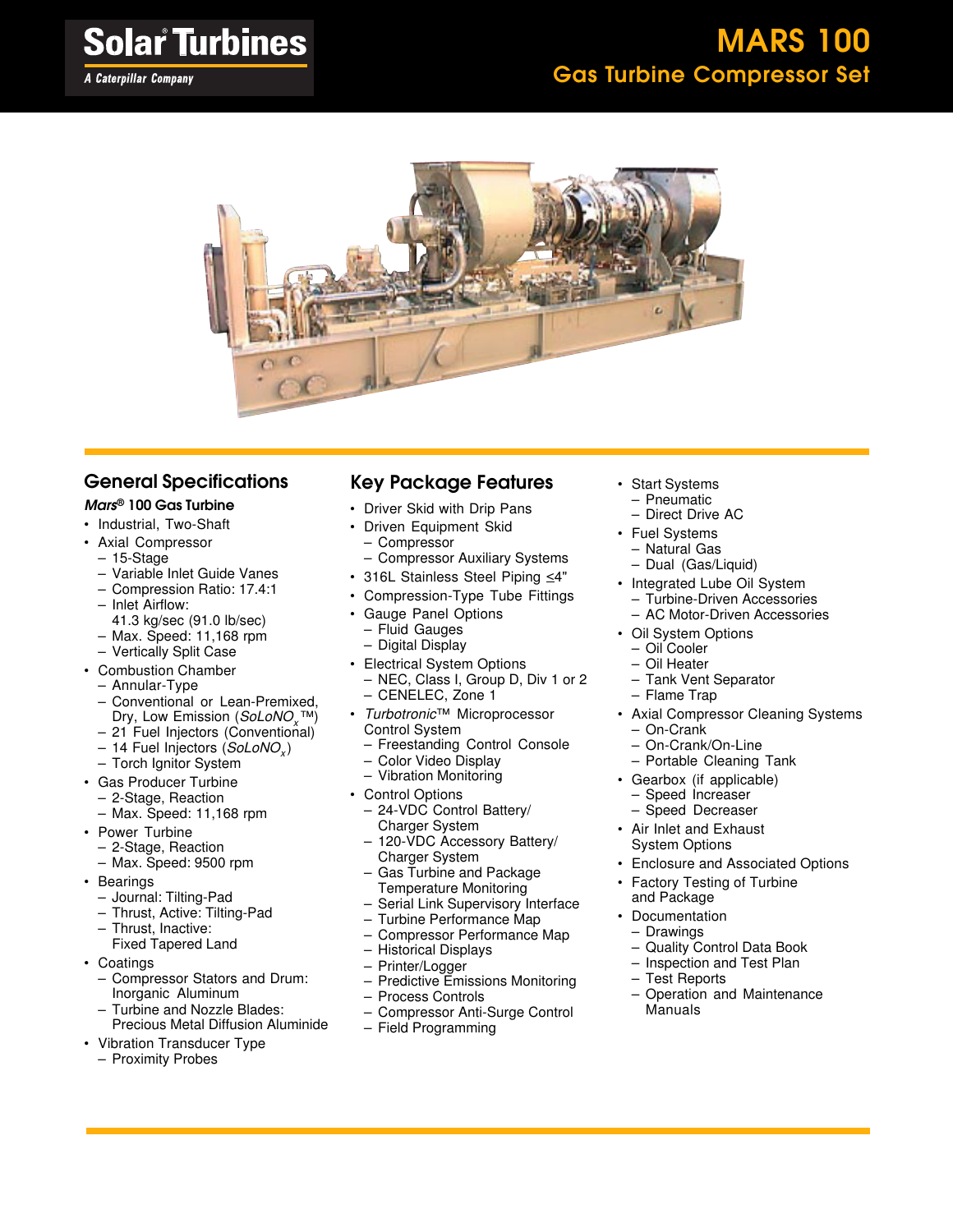A Caterpillar Company

## MARS 100 Gas Turbine Compressor Set

### Performance Available Power

No Inlet/Exhaust Losses, Relative Humidity 60%, Natural Gas Fuel with LHV =  $31.5$  to 43.3 MJ/nm<sup>3</sup> (800 to 1100 Btu/scf) Optimum Power Turbine Speed AC-Driven Accessories Engine Efficiency: 34.0%

Nominal Rating – ISO At 15°C (59°F), Sea Level

**Output Power** 11 185 kW (15,000 hp)

Heat Rate 10 545 kJ/kW-hr (7490 Btu/hp-hr)

Exhaust Flow 150 700 kg/hr (331,500 lb/hr)

Exhaust Temp 486°C (906°F)

15°C (59°F) Turbine Rating Match. Other Turbine Rating Match Points Are Available.



#### Package Dimensions



Solar Turbines Incorporated P.O. Box 85376 San Diego, CA 92186-5376 U.S.A.

Caterpillar is a trademark of Caterpillar Inc. Solar, Mars, SoLoNO<sub>x</sub>, and Turbotronic are trademarks of Solar Turbines Incorporated. Specifications subject to change without notice. Printed in U.S.A. © 1999 Solar Turbines Incorporated. All rights reserved. DS100CS/699/2M

#### FOR MORE INFORMATION

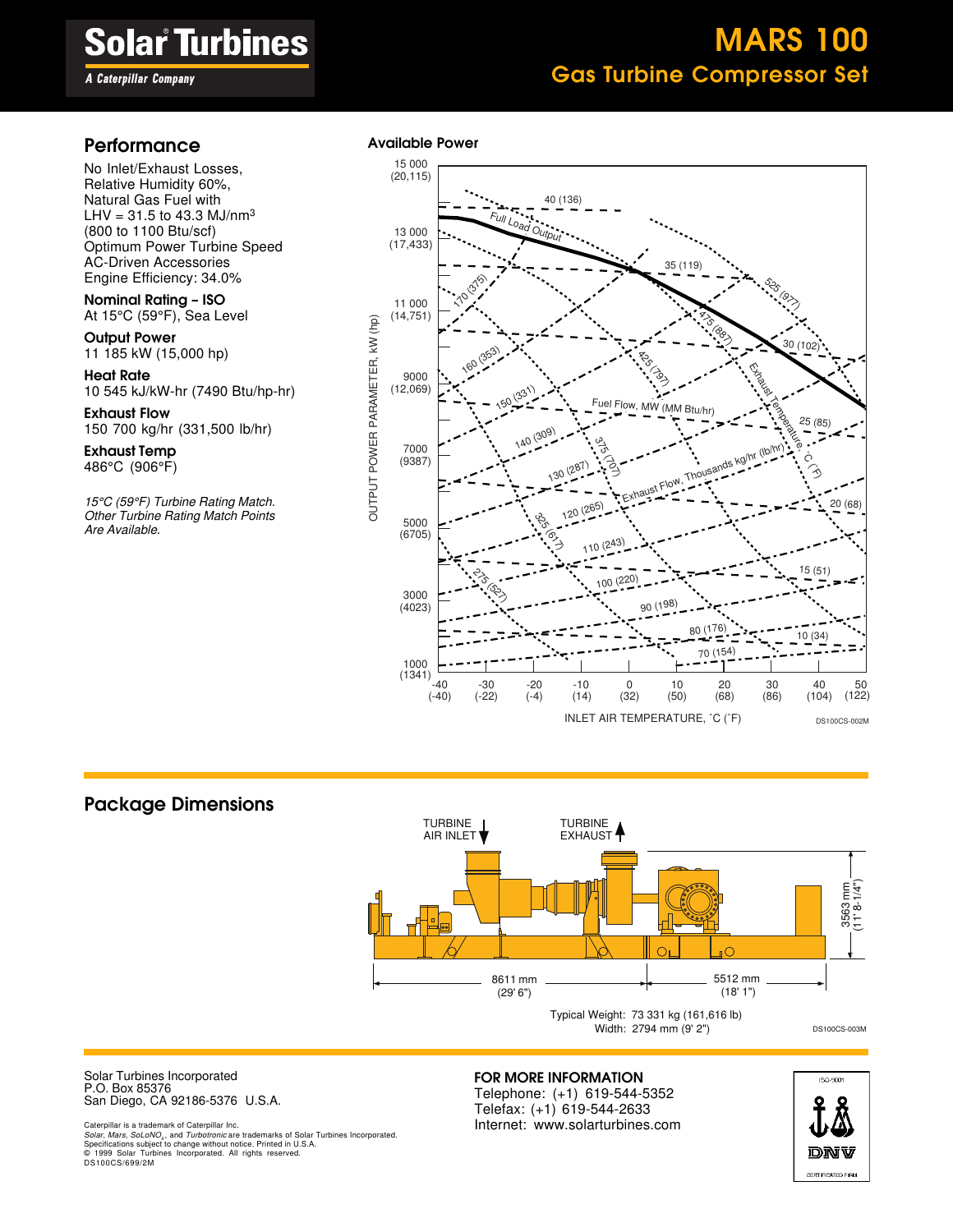**A Caterpillar Company** 

## SATURN 20 Gas Turbine Generator Set

#### Industrial/Utility Grade



#### Features

- Industrial Gas Turbine Package
- Compact, Integrated Package Providing Ease of Installation

#### Package Arrangement

#### Gas Turbine

- Saturn® 20 Industrial, Single-Shaft
- Axial Compressor 8 Stages
- Annular Combustion Chamber – 12 Fuel Injectors
- Coatings
	- Compressor: Inorganic Aluminum
	- Turbine and Nozzle Blades:
- Precious Metal Diffusion Aluminide • Velocity Vibration Transducers

#### Main Reduction Drive

- Epicyclic
	- 1800 or 1500 rpm
	- Acceleration Vibration Transducers

#### **Generator**

- Salient Pole, 3 Phase, 6 Wire, Wye Connected, Synchronous with Brushless Exciter
- Open Drip-Proof Construction
- Sleeve Bearings
- Velocity Vibration Transducers
- Solid-State Voltage Regulation with Permanent Magnet Generator
- NEMA Class H Insulation with H Rise
- Continuous Duty Rating

#### • Factory Tested • Multiple Fuel Capability

#### Package

- Steel Base Frame with Drip Pans
- Direct-Drive AC or Pneumatic
- Start System
- Natural Gas Fuel System
- Control System
	- Microprocessor-Based PLC
	- Generator Control
	- Vibration and Temperature Monitoring
	- Auto Synchronizing
- Integrated Lube Oil System
	- Turbine-Driven Lube Pump
	- AC Pre/Post Lube Pump
	- Air/Oil Cooler
	- Integral Lube Oil Tank
- Lube Oil Filter
- Documentation
	- Drawings
	- Quality Control Data Book
	- Inspection and Test Plan
	- Test Reports
	- O&M Manuals
- Factory Testing of Turbine and Package
- Weatherproof Acoustic Enclosure

#### Optional Equipment/Services

- Generator Options:
	- Standby Duty Rating
	- Standard Voltages: 380, 415, 3300 50 Hz; 240, 480 2400, 4160 60 Hz
- Fuel Systems
	- Liquid
	- Dual (Gas/Liquid)
	- Water Injection for NOx Control
	- Alternate Fuels (such as naphtha, propane, low Btu)

• Onskid Microprocessor-Control with Auto Sync Capability

- Lube Oil System
	- Water/Oil Lube Cooler
	- Electrostatic Demister
	- Lube Oil Tank Heater
- Control System
	- Remote Display/Control Terminal
	- Heat Recovery Application Interface
	- Serial Link Supervisory Interface
- KW Control
- KVAR/Power Factor Control
- Accessory Equipment
	- Turbine Cleaning System: On-Crank and On-line
	- Package Lifting Kit
- Ancillary Equipment: Various Air Inlet and Exhaust Systems
	- Inlet and Exhaust Silencers
		- Self-Cleaning or Prefilter/Barrier Air Inlet Filter
	- Inlet Evaporative Cooler
	- Inlet Chiller Coils
	- Ancillary Support Frame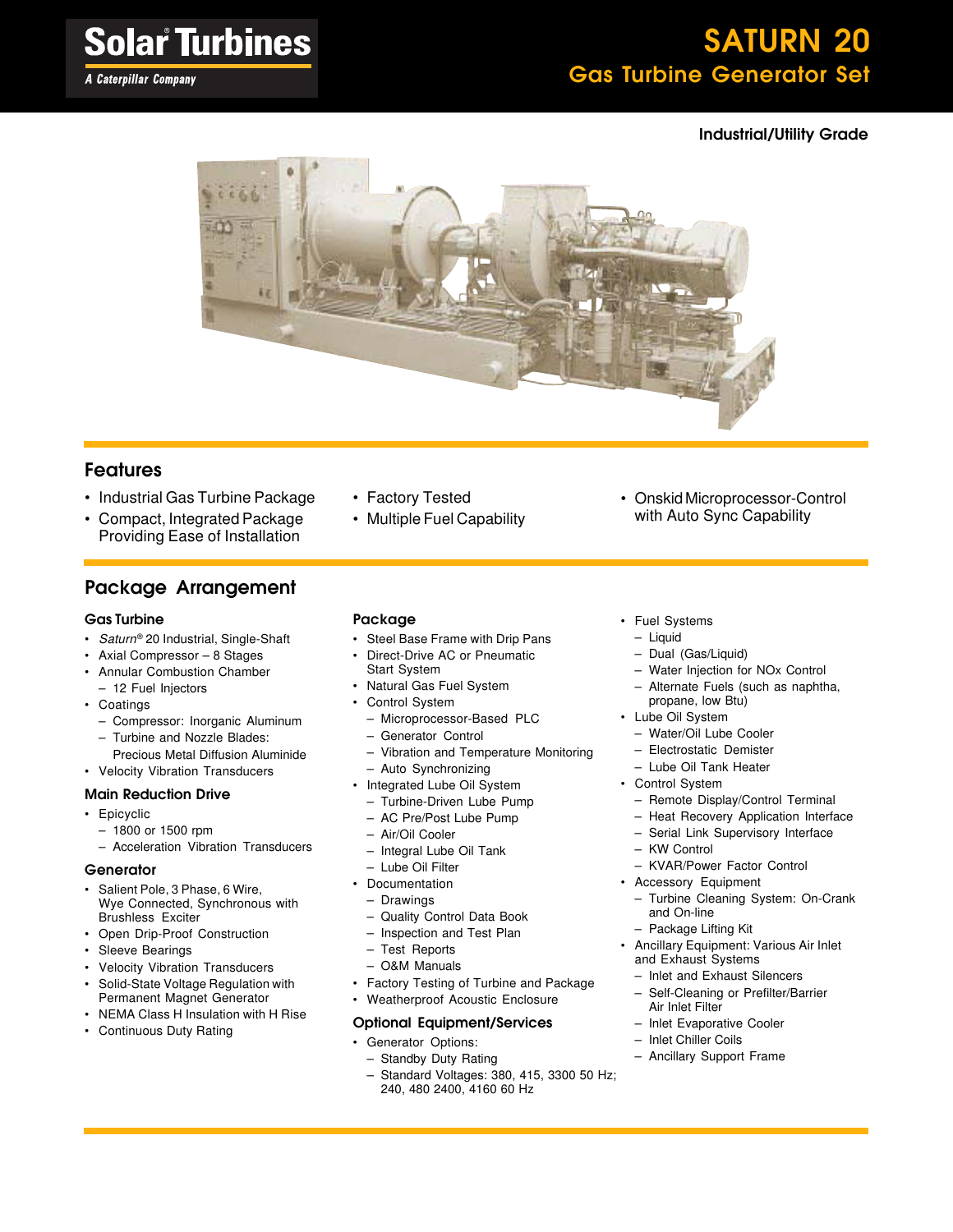## SATURN 20 Gas Turbine Generator Set

#### **A Caterpillar Company**

#### Nominal Performance\* Available Performance

| 1210                |
|---------------------|
| 14 741<br>(13, 972) |
| 23 220<br>(51, 240) |
| 516<br>(960)        |
|                     |

No inlet or exhaust losses Relative humidity 60% Natural gas fuel with  $LHV = 31.5$  to 43.3 MJ/nm<sup>3</sup> (800 to 1100 Btu/scf)





### Typical Package Configuration



Solar Turbines Incorporated P.O. Box 85376 San Diego, CA 92186-5376

Caterpillar is a trademark of Caterpillar Inc.<br>*Solar* and *Saturn* are trademarks of Solar Turbines Incorporated.<br>Specifications subject to change without notice. Printed in U.S.A. ©1998 Solar Turbines Incorporated. All rights reserved. DS20IPG/1198/5M

#### FOR MORE INFORMATION

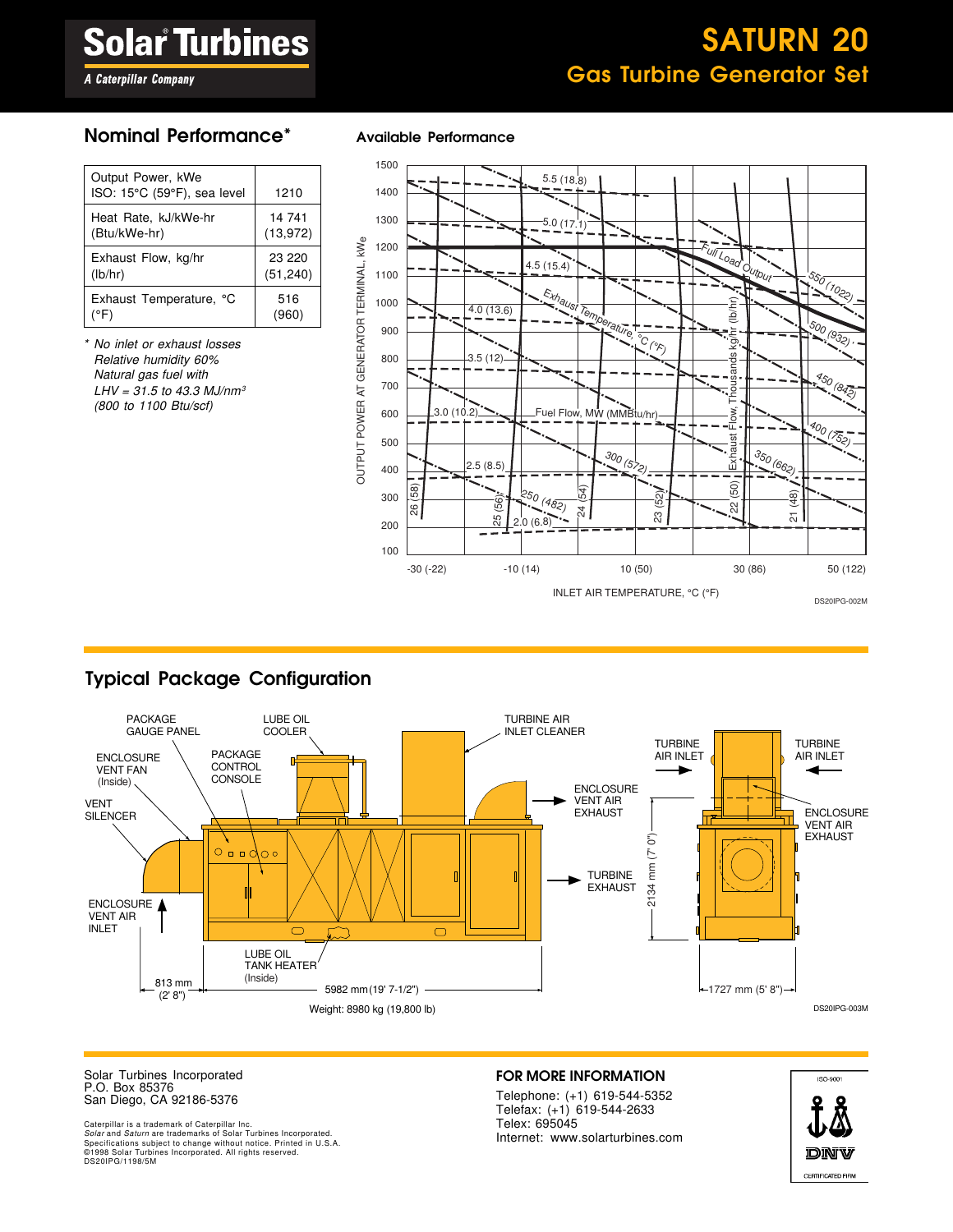**A Caterpillar Company** 

## TAURUS 60 Gas Turbine Generator Set

#### Industrial/Utility Grade



#### Features

- Industrial Gas Turbine Package
- Compact, Integrated Package Providing Ease of Installation

### Package Arrangement

#### Gas Turbine

- Taurus™ 60 Industrial, Single-Shaft
- Axial Compressor 12 Stages
- Annular Combustion Chamber – 12 Fuel Injectors
- Coatings
	- Compressor: Inorganic Aluminum
	- Turbine and Nozzle Blades:
- Precious Metal Diffusion Aluminide
- Proximity Probe Vibration Transducers

#### Main Reduction Drive

- Epicyclic
	- 1800 or 1500 rpm
	- Acceleration Vibration Transducers

#### **Generator**

- Salient Pole, 3 Phase, 6 Wire, Wye Connected, Synchronous with Brushless Exciter
- Open Drip-Proof Construction
- Sleeve Bearings
- Velocity Vibration Transducers
- Solid-State Voltage Regulation with Permanent Magnet Generator
- NEMA Class F Insulation with F Rise
- Continuous Duty Rating

#### Package

- Steel Base Frame with Drip Pans
- Direct-Drive AC Start System
- Natural Gas Fuel System
- Dry, Low Emission (SoLoNOx™) Combustion Available
- Onskid Microprocessor-Control with Auto Sync Capability
- Multiple Fuel Capability
	- SoLoNOx, Dry, Low Emission
	- Alternate Fuels (such as naphtha, propane, low Btu)
- Lube Oil System
	- Water/Oil Lube Cooler
	- Electrostatic Demister
	- Duplex Lube Oil Filters
- Control System
	- Remote Display/Control Terminal
	- Heat Recovery Application Interface
	- Serial Link Supervisory Interface
	- KW Control
	- KVAR/Power Factor Control
	- Turbine Performance Map
	- Historical Displays
	- Printer/Logger
	- Predictive Emissions Monitoring
- Field Programming Terminal
- Accessory Equipment
	- 24-VDC Battery/Charger System
	- Turbine Cleaning System: On-Crank
	- and On-line
	- Package Lifting Kit
- Weatherproof Acoustic Enclosure
- Ancillary Equipment: Various Air Inlet and Exhaust Systems
	- Inlet and Exhaust Silencers
	- Self-Cleaning or Prefilter/Barrier Air Inlet Filter
	- Inlet Evaporative Cooler
	- Inlet Chiller Coils
	- Ancillary Support Frame
- Microprocessor-Based PLC – Generator Control
- Vibration and Temperature Monitoring
- Auto Synchronizing
- Integrated Lube Oil System
- 
- Turbine-Driven Lube Pump
- AC Pre/Post Lube Pump
- Backup Lube Pump
- 
- 
- 
- Lube Oil Filter
- **Documentation**
- Drawings
- Quality Control Data Book
- Inspection and Test Plan
- Test Reports
- O&M Manuals
- Factory Testing of Turbine and Package

#### Optional Equipment/Services

- Generator Options:
	- WPII, TEWAC
	- Standby Duty Rating
	- Standard Voltages: 3300, 6600, 11,000 50 Hz; 4160, 6900, 12,470, 13,800 60 Hz
- Fuel Systems
	- Liquid
	- Dual (Gas/Liquid)

• Factory Tested

• Control System

- 
- Air/Oil Cooler
- Integral Lube Oil Tank
- Lube Oil Tank Heater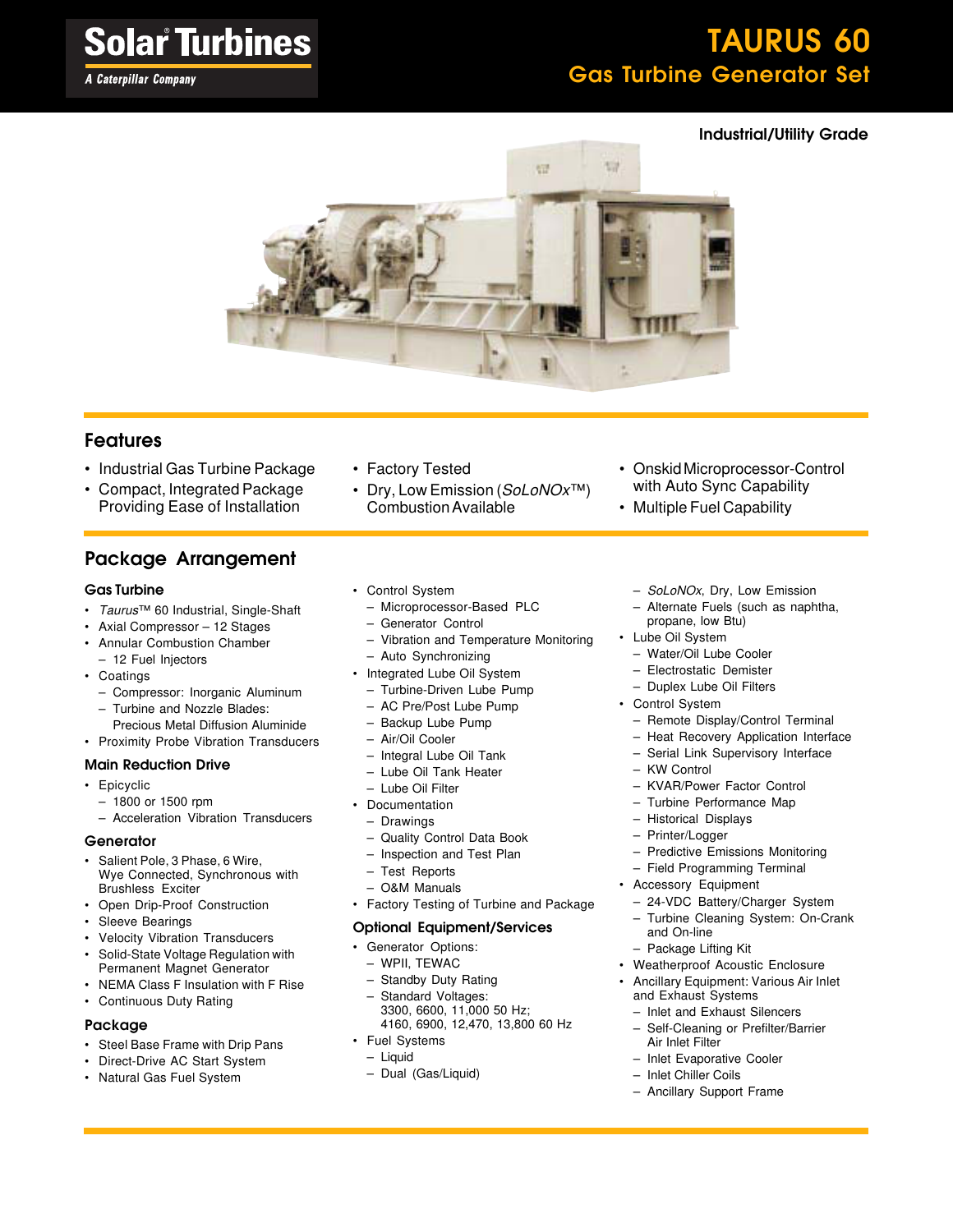## TAURUS 60 Gas Turbine Generator Set

### **A Caterpillar Company**

#### Nominal Performance\* Available Performance

| Output Power, kWe<br>ISO: 15°C (59°F), sea level | 5200       |
|--------------------------------------------------|------------|
| Heat Rate, kJ/kWe-hr                             | 11 882     |
| (Btu/kWe-hr)                                     | (11, 263)  |
| Exhaust Flow, kg/hr                              | 79 284     |
| (lb/hr)                                          | (174, 798) |
| Exhaust Temperature, °C                          | 486        |
| (°F)                                             | (906)      |

\* No inlet or exhaust losses Relative humidity 60% Natural gas fuel with  $LHV = 31.5$  to 43.3 MJ/nm<sup>3</sup> (800 to 1100 Btu/scf)



#### Typical Service Connections



Forward End Left Side Aft End

#### Forward End

• Turbine Control Box

|         | Length: 9754 mm (32' 0")      |
|---------|-------------------------------|
|         | Width: 2438 mm (8' 0")        |
|         | Height: 2591 mm (8' 6")       |
| Approx. | Weight: 29 300 kg (64,590 lb) |

#### Left Side

- Lube Oil: Drain, Vent, Cooler
- Generator Control Box, Power
- Generator Drip Pan Drain
- AC Power
	- Lube Tank Heater
	- Pre/Post Lube Pump
	- Backup Lube Pump

#### Right Side

- AC Power Start Motor
- Generator Monitor Box



DS60IPG-003M

#### Aft End

- Fuel Inlet
- Turbine Cleaning
- Fuel Filter, Combustor and Exhaust Collector Drains
- Auxiliary Air (optional) for: – Liquid Fuel Atomizing
	- Self-Cleaning Filter
- AC Power
- Liquid Fuel Pump (optional)
- Package Ground

#### Solar Turbines Incorporated P.O. Box 85376 San Diego, CA 92186-5376

Caterpillar is a trademark of Caterpillar Inc.<br>*Solar, Taurus and SoLoNOx* are trademarks of Solar Turbines Incorporated.<br>Specifications subject to change without notice. Printed in U.S.A. ©1998 Solar Turbines Incorporated. All rights reserved. DS60IPG(5200)/1198/5M

#### FOR MORE INFORMATION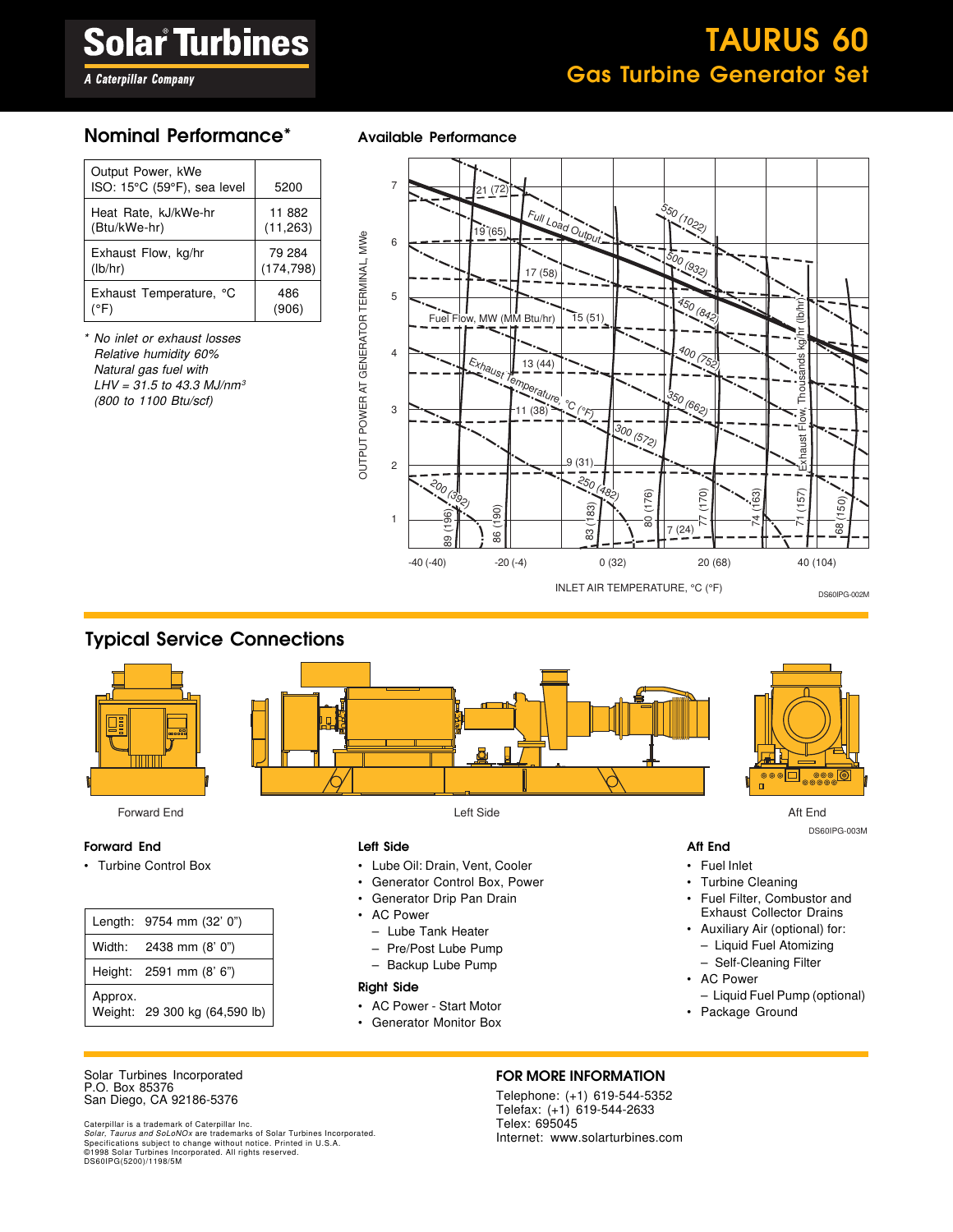A Caterpillar Company



### Mobile Power - When and Where You Need It

The Taurus™ 60 Mobile Power Unit is the prime choice if you're looking to produce reliable, low-cost, onsite peaking power. Designed as an onsite generator system to optimize service for seasonal or cyclical loads, the Taurus 60 Mobile Generator System includes these key features:

#### Easy to Install and Relocate

- Highway Transportable
- Modular Design for Quick Set-Up and Connection
- No Concrete Foundation Required
- Compact Footprint to Minimize Space **Requirements**
- Ideal for Rental Fleets and Utility Equipment Pools

#### Environmentally Friendly

- Low Emissions State-of-the-Art SoLoNOx<sup>™</sup> Dry Low NOx Combustion System
- No Visible Emissions
- Sound Attenuation Package for Quiet Operation
- Low Profile Design to Minimize Installed Height
- Easy to Permit

#### Flexible Solution

- Leasing and Rental Options Available
- 5-MW Size for Highly Flexible Capacity Addition and Operation
- Fuel Flexibility, Gas or Diesel with Dual Fuel Option

#### Complete Systems Solution

- Set-Up and Commissioning
- Site Preparation (if needed)
- Ancillary Support Systems (if needed)
- Wide Range of Product Support Programs

#### Operational Features

- Dispatchable to be On Line in Six Minutes (from cold start)
- Range of Control System Options for Remote Operation and SCADA Integration
- Utility Grade Switchgear and Protective Relay Module
- KVAR Control for Excellent Reactive Power Capability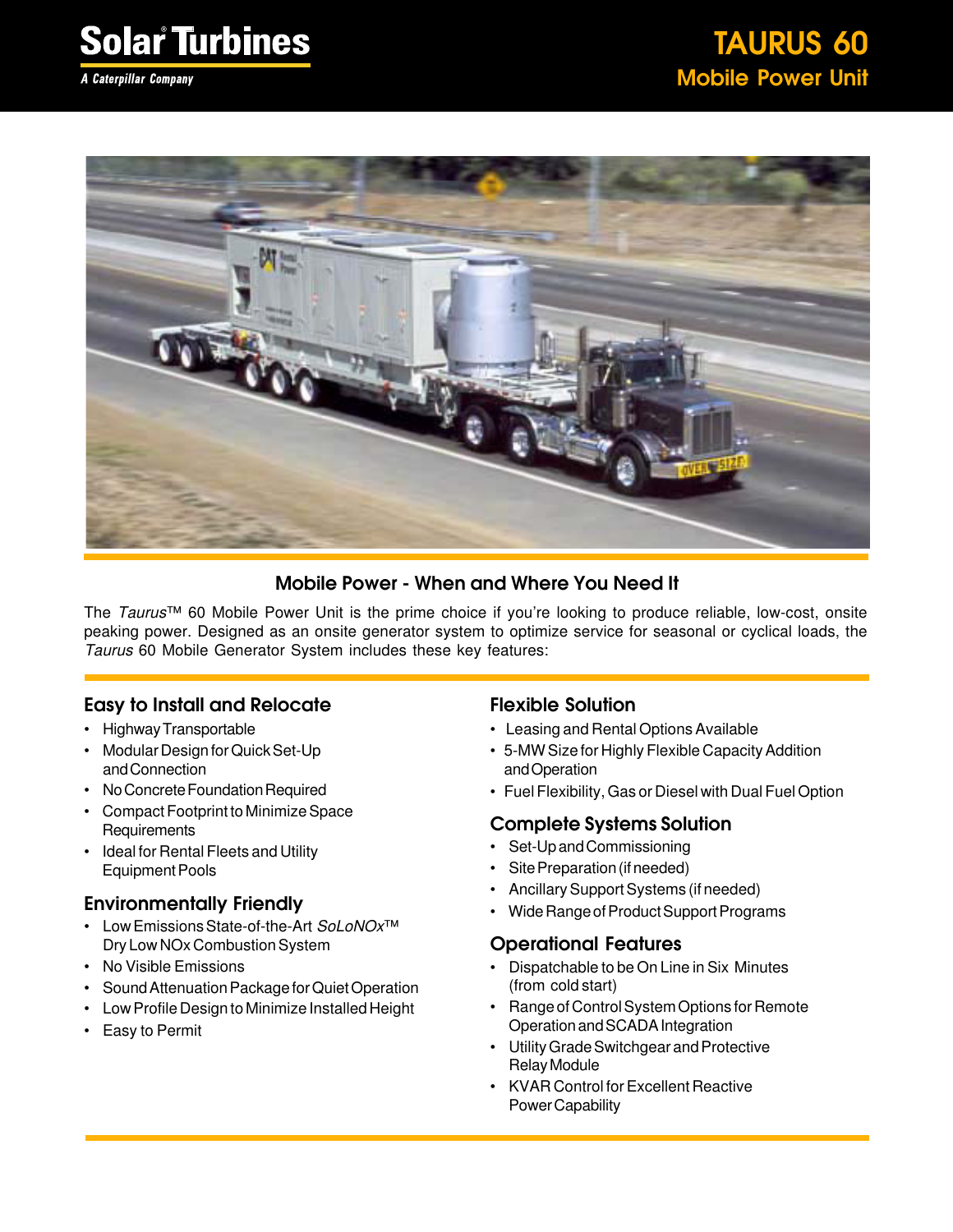A Caterpillar Company

### TAURUS 60 Mobile Power Unit

#### Nominal Generator Set **Performance**

At the core of the Mobile Power Unit is the 5.5 MW Taurus 60 industrial gas turbine, with a population of more than 1085 units in the field. The Mobile Power Unit combines the features and benefits of the proven Taurus 60 industrial gas turbine with a mobile system that is easy to relocate and connect.

| Output Power, kWe<br>ISO: 15°C (59°F), sea level | 5.500  |  |
|--------------------------------------------------|--------|--|
| Heat Rate, Btu/kWe-hr                            | 11,263 |  |



#### Typical Dimensions



**INSTALLATION PLAN VIEW**



**POWER CONTROL MODULE**

#### Mobile Power - When and Where You Need It

For information on price, delivery and how the Taurus 60 Mobile Power Unit can meet your needs for short-term capacity and reduce your exposure to market spikes, e-mail: powergen@solarturbines.com or call (858) 694-6570.

AIR COMPRESSOR  $\overline{25}$ .<br>"6 TURBINE INLET AIR FILTER OIL MIST **ELIMINATOR**  $7/8"$  $\mathbb{S}^2$ EXHAUST **STACK** EXHAUST SILENCER LIQUID FUEL FILTER SKID ATOMIZING AIR COMPRESSOR 10' 0" .<br>ة  $-1/2"$ 

**GENERATOR MODULE**



Sited Configuration of Taurus 60 Mobile Power Unit

Solar Turbines Incorporated P.O. Box 85376 MZ SP3-Q San Diego, CA 92186-5376 U.S.A.

Caterpillar is a trademark of Caterpillar Inc. *Solar, Taurus and SoLoNO<sub>x</sub> are tra*demarks of Solar Turbines Incorporated.<br>Specifications subject to change without notice. Printed in U.S.A.<br>©2002 Solar Turbines Incorporated. All rights reserved. DS60MPU/702/4M

#### FOR MORE INFORMATION

Telephone: (+1) 619-544-5352 Telefax: (+1) 858-694-6715 E-mail: powergen@solarturbines.com Internet: www.solarturbines.com

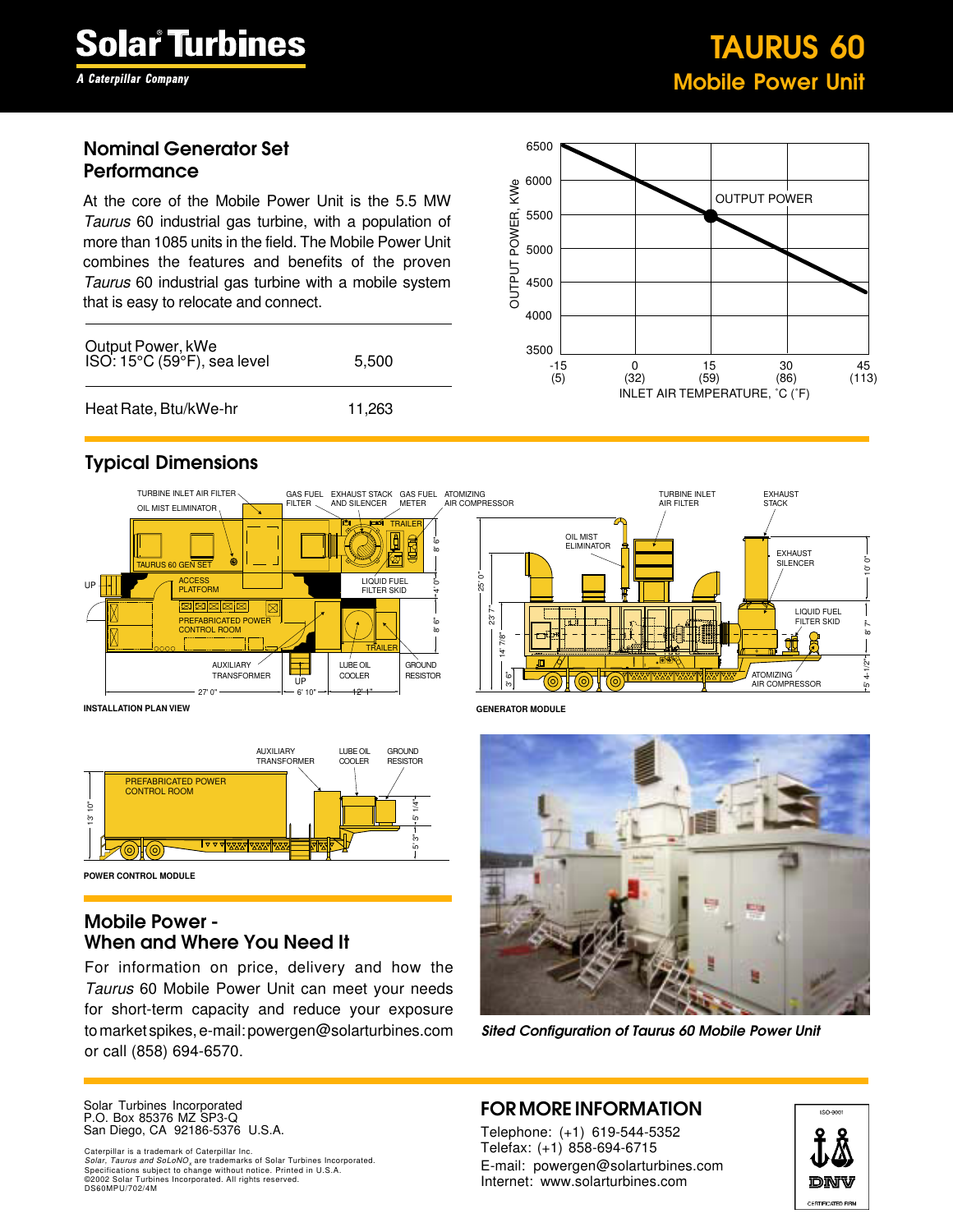## TAURUS 70 Gas Turbine Generator Set

### Industrial/Utility Grade



### Standard Package Configurations

#### Gas Turbine

- Taurus™ 70 Industrial, Single-Shaft
- Axial Compressor
	- 14-Stage
	- Variable Inlet Guide Vanes and Stators
	- Compression Ratio 16:1
	- Inlet Airflow: 26.2 kg/sec (57.7 lb/sec)
	- Speed: 15,200 rpm
	- Vertically Split Case
- Annular Combustion Chamber
	- Conventional or Lean-Premixed, Dry, Low Emission (SoLoNO<sub>x</sub>)
	- 12 Fuel Injectors
	- Torch Ignitor System
- Proximity Probe Vibration **Transducers**
- Turbine
	- 3-Stage, Axial Flow
	- Speed: 15,200 rpm

#### Main Reduction Drive

- Epicyclic
	- 1500 or 1800 rpm (50 or 60 Hz)
	- Acceleration Vibration Transducer

#### **Generator**

- Continuous Duty Rating
- Salient Pole, 3 Phase, 6 Wire, Wye Connected, Synchronous with Brushless Exciter
- Permanent Magnet Generator
- Open Drip-Proof Construction
- Sleeve Bearings
- Velocity Vibration Transducers
- NEMA Class F Insulation with F Rise

#### Package

- Steel Base Frame with Drip Pans
- Direct-Drive AC Start System
- Natural Gas Fuel System
- Turbotronic™ 4 Control System – ControlLogix Processor
- Standard Display with Discrete Event Log, Strip Chart, Historical Trend, Maintenance Screen
- Gas Turbine and Generator Control – Vibration and Temperature Monitoring
- Auto Synchronizing
- KW Control
- CGCM Module
- KVAR/Power Factor Control (Optional)
- Combination Generator Control Module with Load Share, Synchronization, Voltage Control, Reactive Power Control, Generator **Protection**
- Integrated Lube Oil System
	- Turbine-Driven Lube Pump
	- Pre/Post Lube Pump
	- Backup Lube Pump
	- Air/Oil Cooler
	- Integral Lube Oil Tank
	- Lube Oil Tank Heater
	- Simplex Lube Oil Filter
	- Oil Mist Eliminator
- Documentation
	- Drawings
	- Quality Control Data Book
	- Inspection and Test Plan
	- Test Reports
- Operation and Maintenance Manuals
- Turbine Cleaning System: On-Crank and On-Line
- Factory Testing of Turbine and Package

### Optional Equipment

- Generator Options:
	- Totally Enclosed Water/Air Cooled
	- Standard Voltages: 6600, 11,000 V (50 Hz);
	- 4160, 12,470, 13,800 V (60 Hz)
- Fuel Systems
	- Liquid
	- Dual (Gas/Liquid)
	- Alternate Fuels (such as naphtha, propane, low Btu gas)
	- ElectricFuel Control
- Lube Oil System
	- Water/Oil Lube Oil Cooler
	- Duplex Lube Oil Filters
	- Vent Flame Trap
- Control System
	- Auxillary and Remote Display/ Control Terminal
	- Heat Recovery Application Interface
	- Serial Link Supervisory Interface
	- Turbine Performance Map
	- Historical Displays
	- Printer/Logger
	- Field Programming Terminal
- Accessory Equipment
	- 120-VDC Battery/Charger System – Package Lifting Kit
- Weatherproof Acoustic Enclosure
- Ancillary Equipment:
	- Inlet and Exhaust Silencers
	- Self-Cleaning or Prefilter/Barrier Air Inlet Filter
	- Inlet Evaporative Cooler
	- Inlet Chiller Coils
	- Ancillary Support Frame